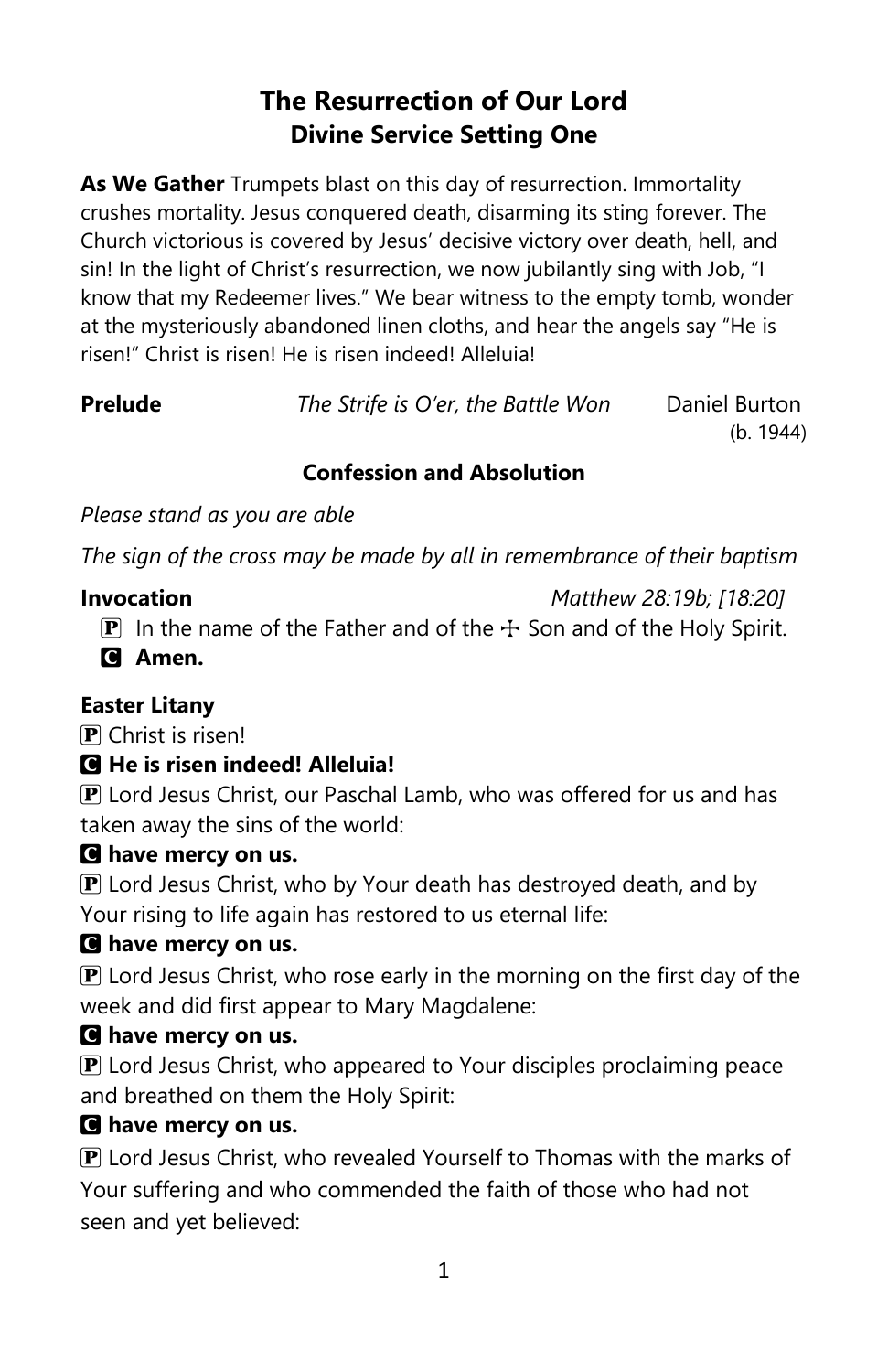# C **have mercy on us.**

**P** By Your suffering and dying:

C **deliver us from sin, its guilt, and its punishment.**

**P** By Your glorious resurrection:

# C **deliver us from this body of death.**

P By the majesty of Your risen body:

# C **deliver us from the weakness of this mortal life and lead us to eternity.**

 $\mathbf P$  Set our minds on things above, that we may walk in love in this earthly journey and that we may dwell with You forever in the heavenly places of light and life.

# C **Grant that we may live in Easter joy today and all the days of our lives until we attain its eternal joys in heaven; through Jesus Christ, our Lord. Alleluia! Amen.**

**Opening Hymn** *Jesus Christ is Risen Today LSB 457* sus Christ is ris'n to - day,  $\mathbf{A}$  $le - lu$ 1 Je ia! 2 Hymns of praise then let us sing, Al  $le$ lu ia!  $3$  But the pains which He en - dured, Al  $le$ lu ia!  $\triangle$  4 Sing we to our God a - bove, Al le  $\sim$ lu ia! tri - um - phant ho - ly day, Our Al le  $\overline{a}$ lu ia! Un - to Christ, our heav'n-ly king, Al  $le$ lu ia! Our sal - va - tion have pro - cured; Al le  $\overline{\phantom{a}}$ lu ia! Praise e - ter - nal as His love; Al le  $\sim$ lu ia!  $\mathbf{A}$ Who did once up  $\overline{a}$ on the cross.  $le - lu$  $\overline{a}$ ia! Who en - dured the Al ia! cross and grave,  $le - lu$ a - bove the sky He's king, Al  $le - lu$ ia! **Now** l, Praise Him, all ye heav'n-ly host, Al le  $\sim$ lu ia! Suf - fer  $re$ deem our loss. Al  $le - lu$ ia! to  $\overline{a}$ Sin - ners Al  $le - lu$ to re - deem and save.  $\overline{a}$ ia! Where the an - gels  $ev - er \, sing.$ Al  $le - lu$ ia!  $\frac{1}{2}$ Fa - ther, Son, and  $Ho - ly$ Ghost. Al  $le - lu$ ia!  $\overline{\phantom{0}}$ Text and tune: Public domain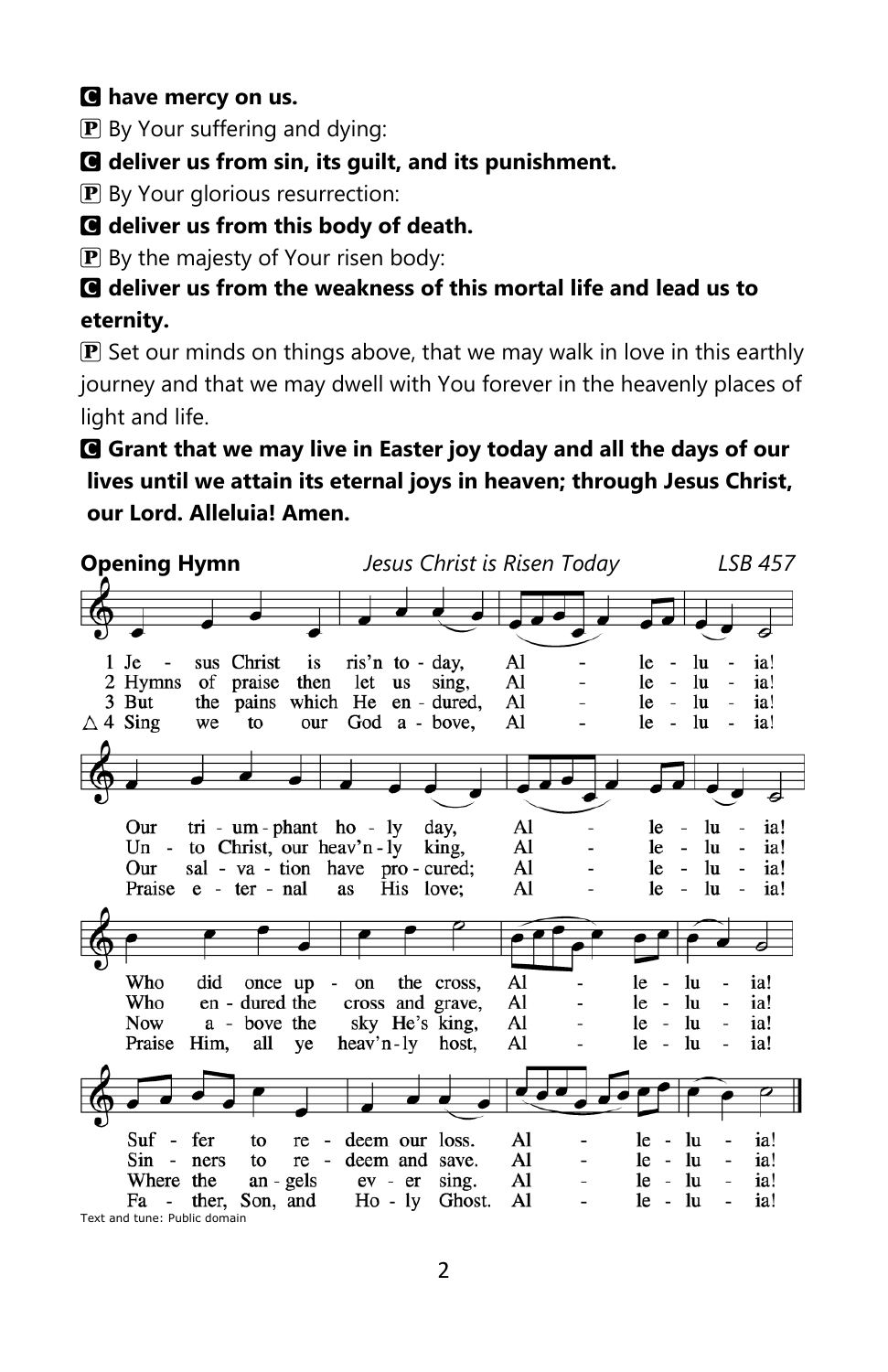- $\mathbf{P}$  If we say we have no sin, we deceive ourselves, and the truth is not in us.
- C **But if we confess our sins, God, who is faithful and just, will forgive our sins and cleanse us from all unrighteousness.**

*Silence for reflection on God's Word and for self-examination*

# **Confession of Sins**

- P Let us then confess our sins to God our Father.
- C **Most merciful God, we confess that we are by nature sinful and unclean. We have sinned against You in thought, word, and deed, by what we have done and by what we have left undone. We have not loved You with our whole heart; we have not loved our neighbors as ourselves. We justly deserve Your present and eternal punishment. For the sake of Your Son, Jesus Christ, have mercy on us. Forgive us, renew us, and lead us, so that we may delight in Your will and walk in Your ways to the glory of Your holy name. Amen.**

**Absolution** *John 20:19–23 LSB 151*

- $\mathbf{P}$  Almighty God in His mercy has given His Son to die for you and for His sake forgives you all your sins. As a called and ordained servant of Christ, and by His authority, I therefore forgive you all your sins in the name of the Father and of the  $\pm$  Son and of the Holy Spirit.
- C **Amen.**

# **Service of the Word**

**Introit** *Exodus 15:2a, 6, 13, 17–18; antiphon: v. 1b*

 $\mathbf{P}$  I will sing to the Lord, for he has triumphed gloriously; the horse and his rider he has thrown into the sea.

C **The Lord is my strength and my song, and he has become my salvation.**

 $\mathbf P$  Your right hand, O Lord, glorious in power, your right hand, O Lord, shatters the enemy.

C **You have led in your steadfast love the people whom you have redeemed; you have guided them by your strength to your holy abode.**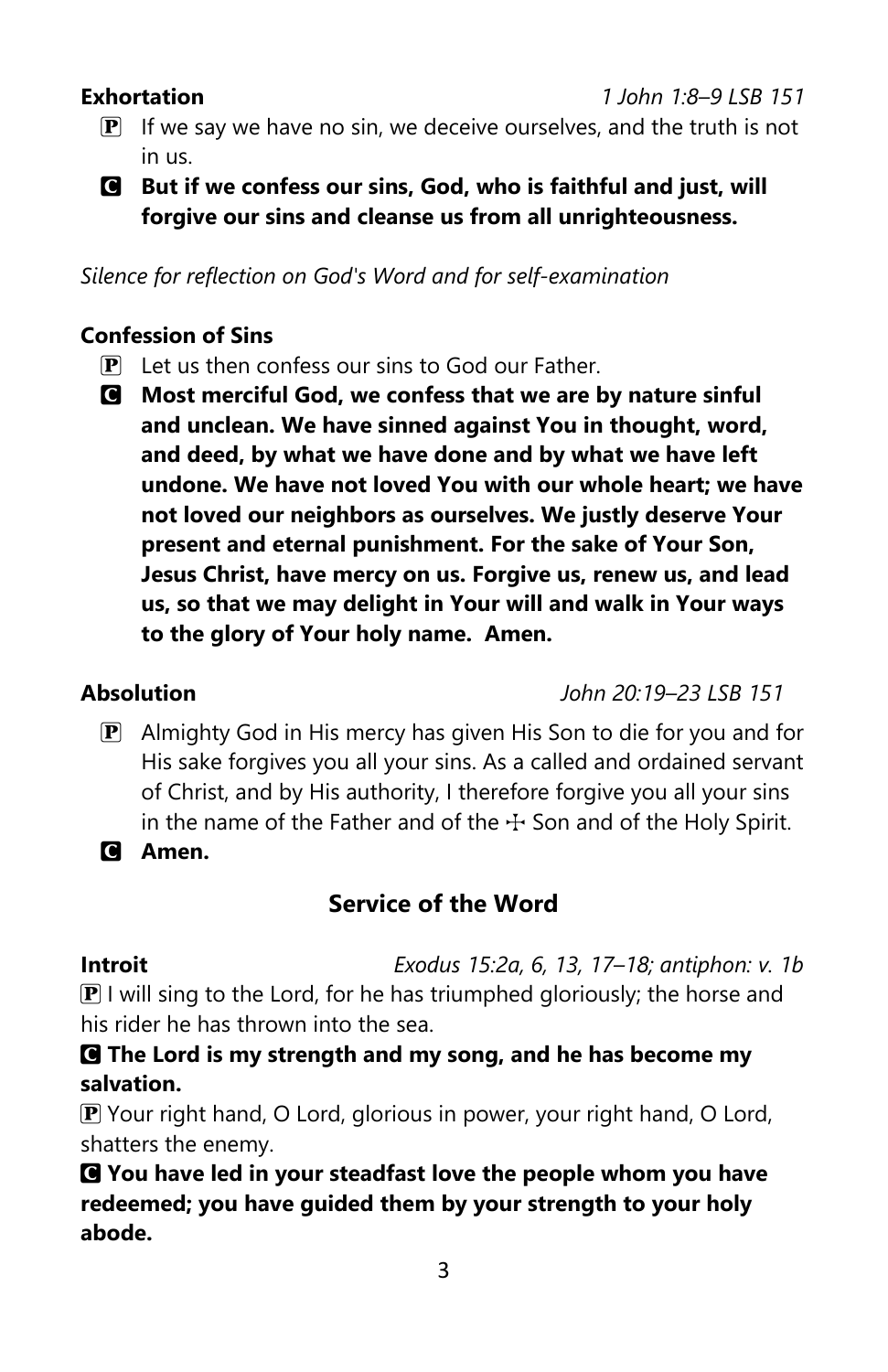$\bf{P}$  You will bring them in and plant them on your own mountain, the place, O Lord, which you have made for your abode,

C **The sanctuary, O Lord, which your hands have established. The Lord will reign forever and ever.**

C **Glory be to the Father and to the Son and to the Holy Spirit; as it was in the beginning, is now, and will be forever. Amen.**

 $\mathbf{P}$  I will sing to the Lord, for he has triumphed gloriously; the horse and his rider he has thrown into the sea.

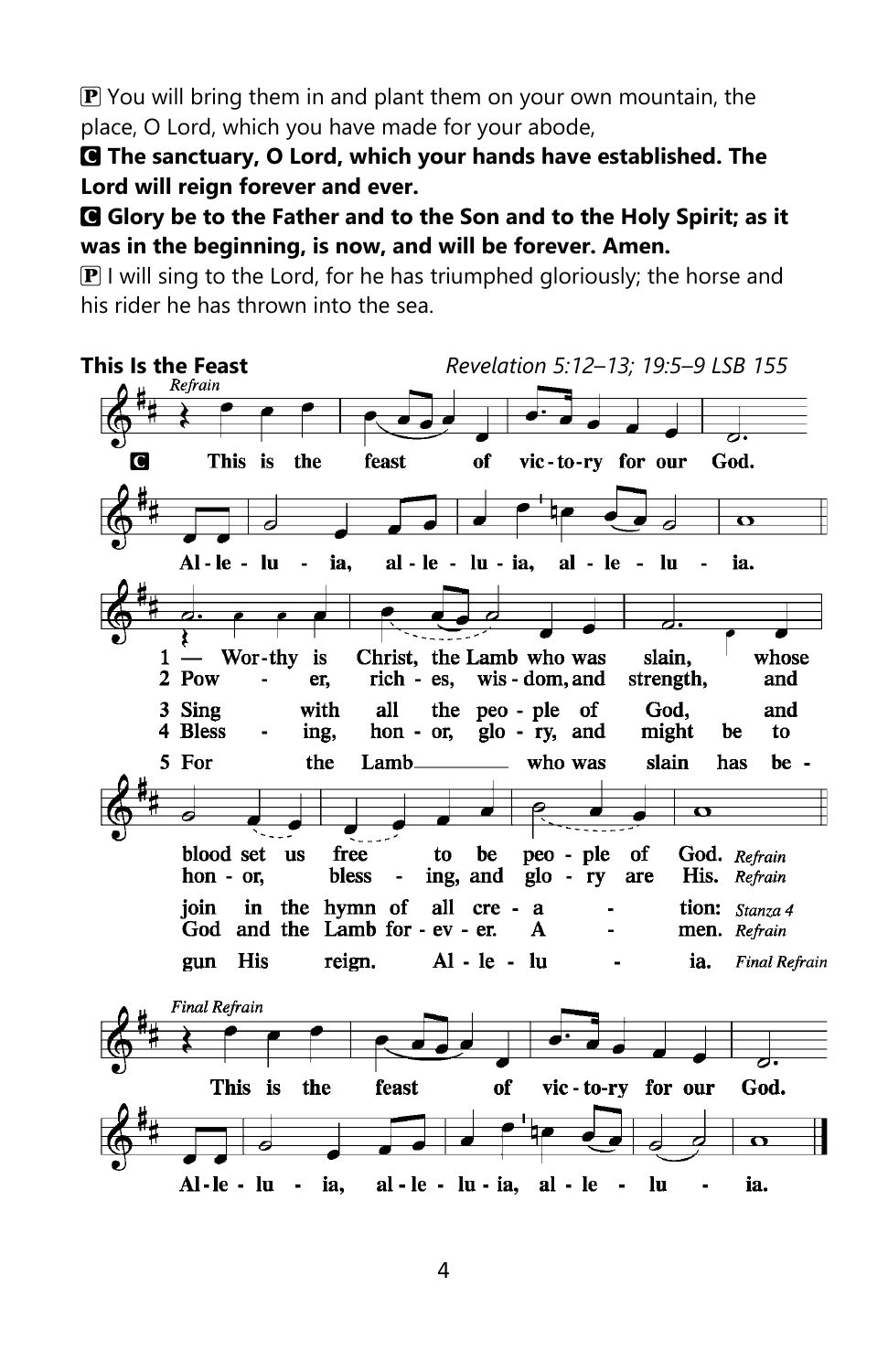# **Salutation and Collect of the Day**

 $\bf{P}$  The Lord be with you.



 $\mathbf P$  Let us pray. Almighty God the Father, through Your only-begotten Son, Jesus Christ, You have overcome death and opened the gate of everlasting life to us. Grant that we, who celebrate with joy the day of our Lord's resurrection, may be raised from the death of sin by Your lifegiving Spirit; through Jesus Christ, our Lord, who lives and reigns with You and the Holy Spirit, one God, now and forever.



*Please be seated*

**First Reading** *Isaiah 65:17-25*

<sup>17</sup>"Behold, I create new heavens and a new earth, and the former things shall not be remembered or come into mind.  $18$ But be glad and rejoice forever in that which I create; for behold, I create Jerusalem to be a joy, and her people to be a gladness. <sup>19</sup>I will rejoice in Jerusalem and be glad in my people; no more shall be heard in it the sound of weeping and the cry of distress. <sup>20</sup>No more shall there be in it an infant who lives but a few days, or an old man who does not fill out his days, for the young man shall die a hundred years old, and the sinner a hundred years old shall be accursed.  $21$ They shall build houses and inhabit them; they shall plant vineyards and eat their fruit.  $22$ They shall not build and another inhabit; they shall not plant and another eat;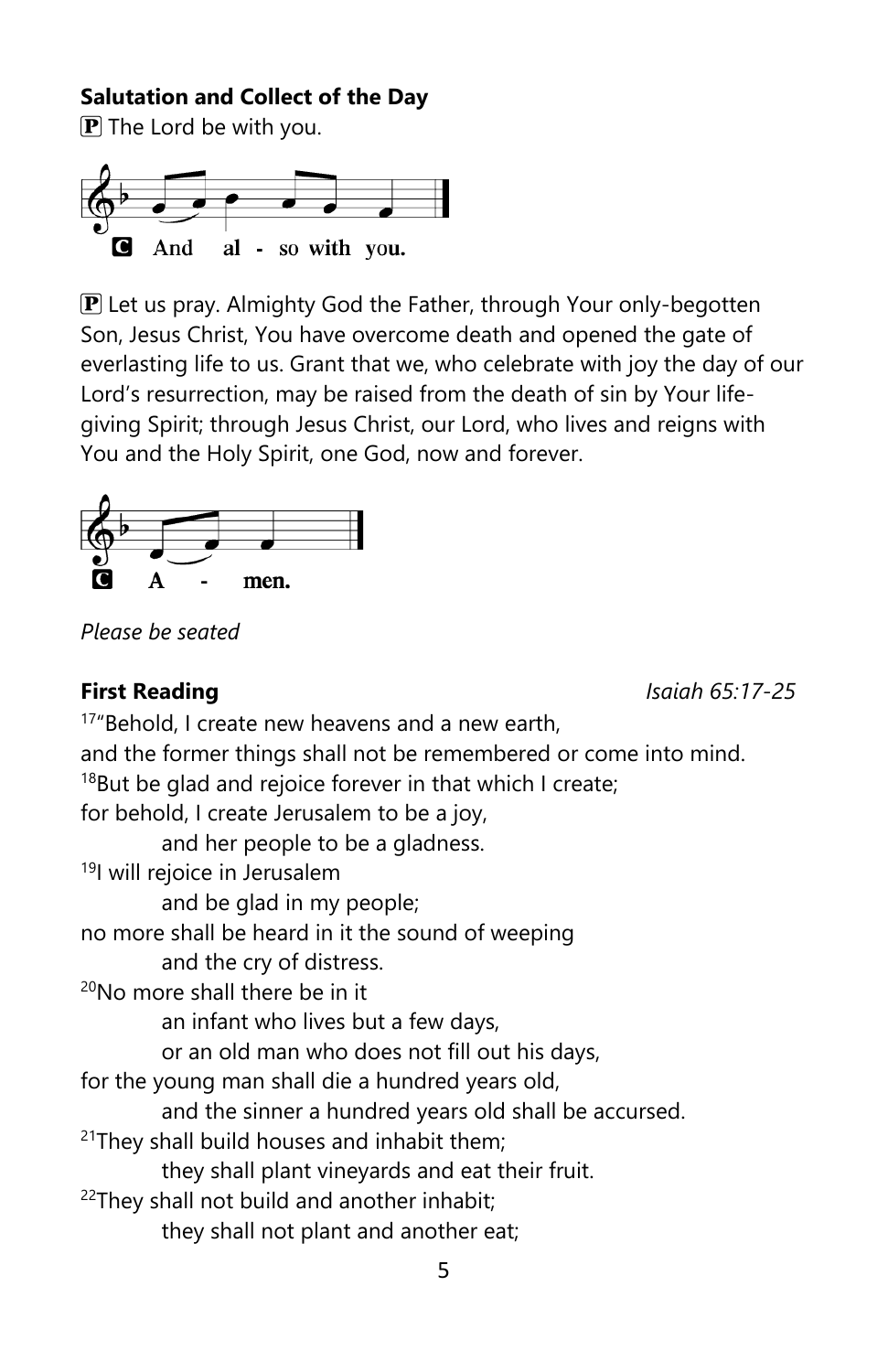for like the days of a tree shall the days of my people be,

and my chosen shall long enjoy the work of their hands.

 $23$ They shall not labor in vain

or bear children for calamity,

for they shall be the offspring of the blessed of the LORD,

and their descendants with them.

 $24$ Before they call I will answer:

while they are yet speaking I will hear.

 $25$ The wolf and the lamb shall graze together; the lion shall eat straw like the ox, and dust shall be the serpent's food.

They shall not hurt or destroy in all my holy mountain," says the LORD.

 $\overline{P}$  This is the Word of the Lord.

# C **Thanks be to God.**

# **Epistle** *1 Corinthians 15:19-26*

 $19$ If in this life only we have hoped in Christ, we are of all people most to be pitied. <sup>20</sup>But in fact Christ has been raised from the dead, the firstfruits of those who have fallen asleep. <sup>21</sup>For as by a man came death, by a man has come also the resurrection of the dead. <sup>22</sup>For as in Adam all die, so also in Christ shall all be made alive. <sup>23</sup>But each in his own order: Christ the firstfruits, then at his coming those who belong to Christ. <sup>24</sup>Then comes the end, when he delivers the kingdom to God the Father after destroying every rule and every authority and power. <sup>25</sup>For he must reign until he has put all his enemies under his feet. <sup>26</sup>The last enemy to be destroyed is death.

P This is the Word of the Lord.

C **Thanks be to God.**

*Please stand as you are able*

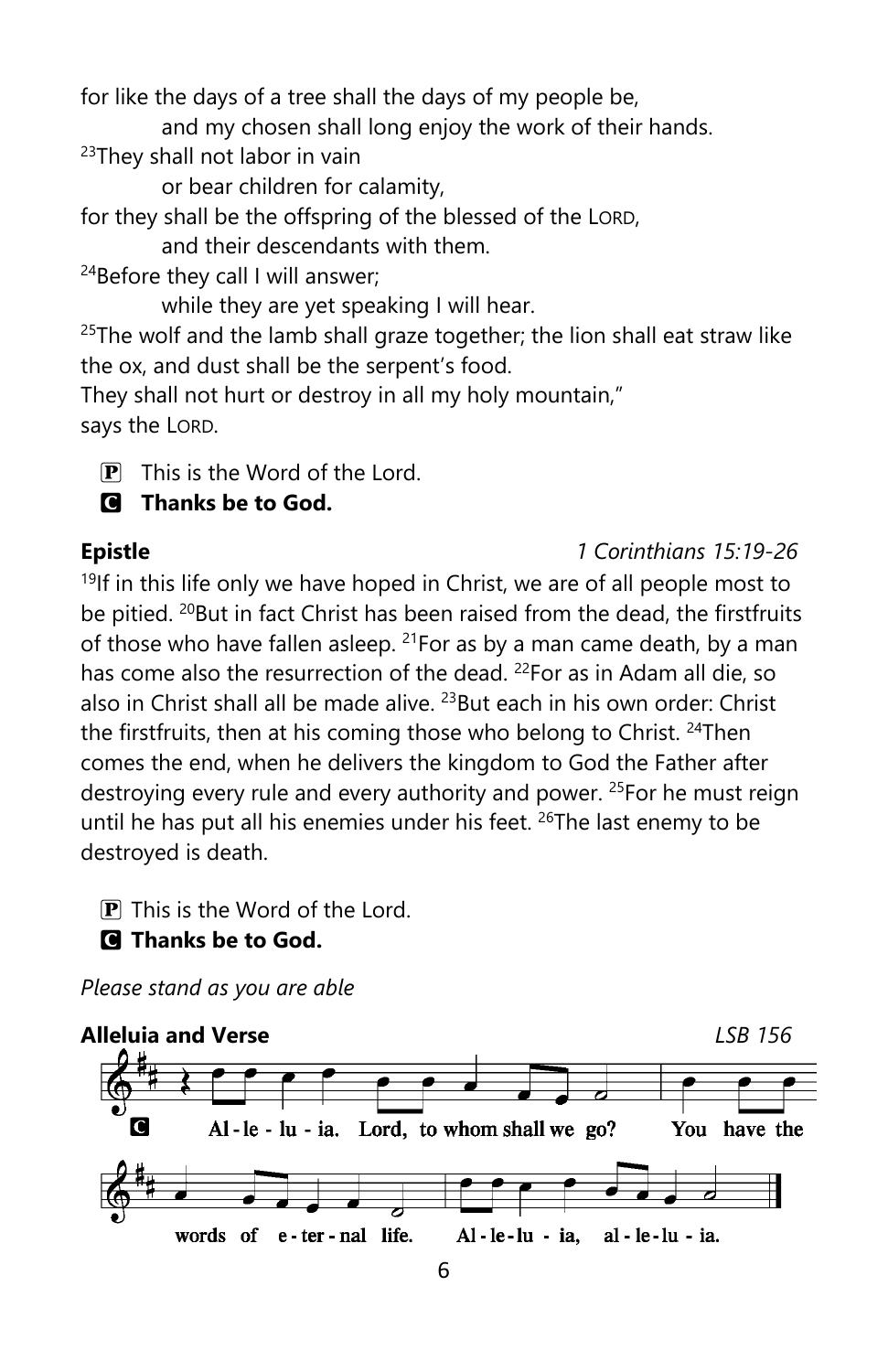### **Holy Gospel** *Luke 24:1-12*





<sup>1</sup>On the first day of the week, at early dawn, they went to the tomb, taking the spices they had prepared.  ${}^{2}$ And they found the stone rolled away from the tomb, <sup>3</sup>but when they went in they did not find the body of the Lord Jesus. <sup>4</sup>While they were perplexed about this, behold, two men stood by them in dazzling apparel. <sup>5</sup>And as they were frightened and bowed their faces to the ground, the men said to them, "Why do you seek the living among the dead? <sup>6</sup>He is not here, but has risen. Remember how he told you, while he was still in Galilee, <sup>7</sup>that the Son of Man must be delivered into the hands of sinful men and be crucified and on the third day rise." <sup>8</sup>And they remembered his words, <sup>9</sup> and returning from the tomb they told all these things to the eleven and to all the rest. <sup>10</sup>Now it was Mary Magdalene and Joanna and Mary the mother of James and the other women with them who told these things to the apostles,  $11$  but these words seemed to them an idle tale, and they did not believe them.  $^{12}$ But Peter rose and ran to the tomb; stooping and looking in, he saw the linen cloths by themselves; and he went home marveling at what had happened.



*Please be seated*

## **Children's Message**

*Please stand as you are able*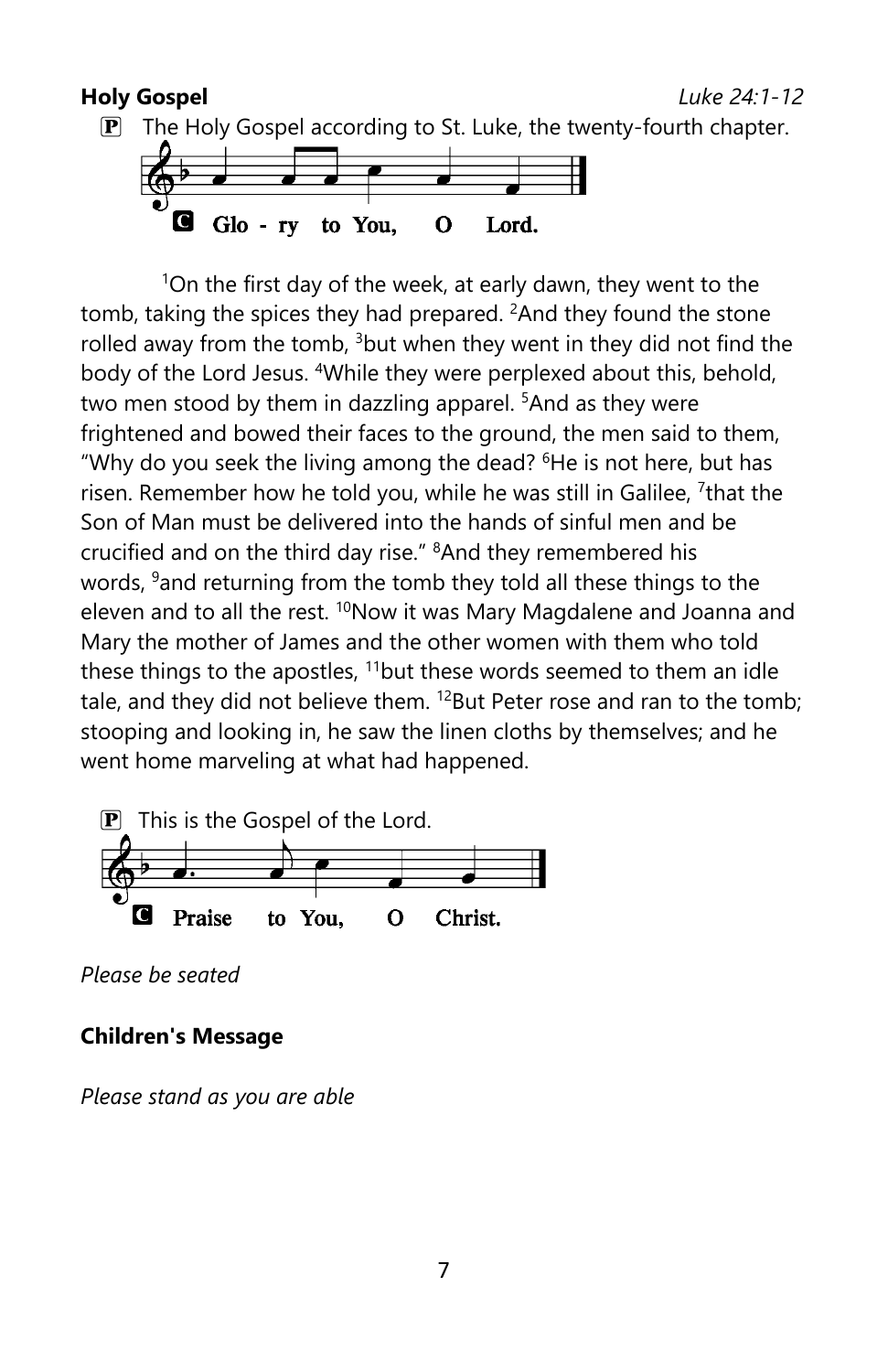

Tune: Public domain

*Please be seated*

#### **Sermon**

*Silence for reflection*

*Please stand as you are able*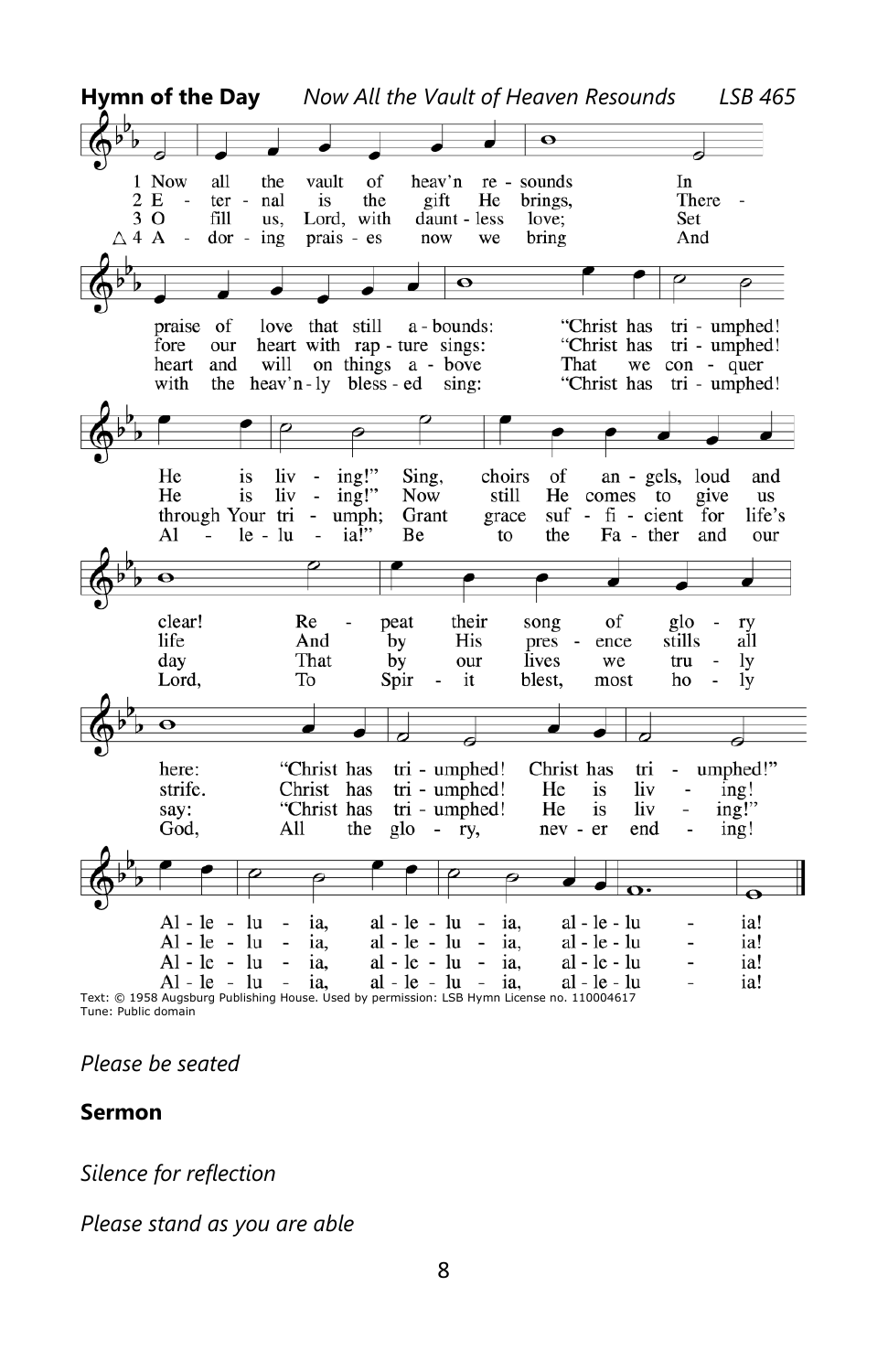**Nicene Creed** 

C **I believe in one God, the Father Almighty, maker of heaven and earth and of all things visible and invisible.**

**And in one Lord Jesus Christ, the only-begotten Son of God, begotten of His Father before all worlds, God of God, Light of Light, very God of very God, begotten, not made, being of one substance with the Father, by whom all things were made; who for us men and for our salvation came down from heaven and was incarnate by the Holy Spirit of the virgin Mary and was made man; and was crucified also for us under Pontius Pilate. He suffered and was buried. And the third day He rose again according to the Scriptures and ascended into heaven and sits at the right hand of the Father. And He will come again with glory to judge both the living and the dead, whose kingdom will have no end.**

**And I believe in the Holy Spirit, the Lord and giver of life, who proceeds from the Father and the Son, who with the Father and the Son together is worshiped and glorified, who spoke by the prophets. And I believe in one holy Christian and apostolic Church, I acknowledge one Baptism for the remission of sins, and I look for the resurrection of the dead and the life**  $\pm$  **of the world to come. Amen.**

#### *Please be seated*

### **Prayer of the Church**

*After each petition:*

- $\overline{P}$  Lord in Your mercy.
- C **Hear our prayer.**
- $\mathbf{P}$  Into Your hands, O Lord, we commend all for whom we pray, trusting in Your mercy; through Your Son, Jesus Christ, our Lord, who lives and reigns with You and the Holy Spirit, one God, forever and ever.
- C **Amen.**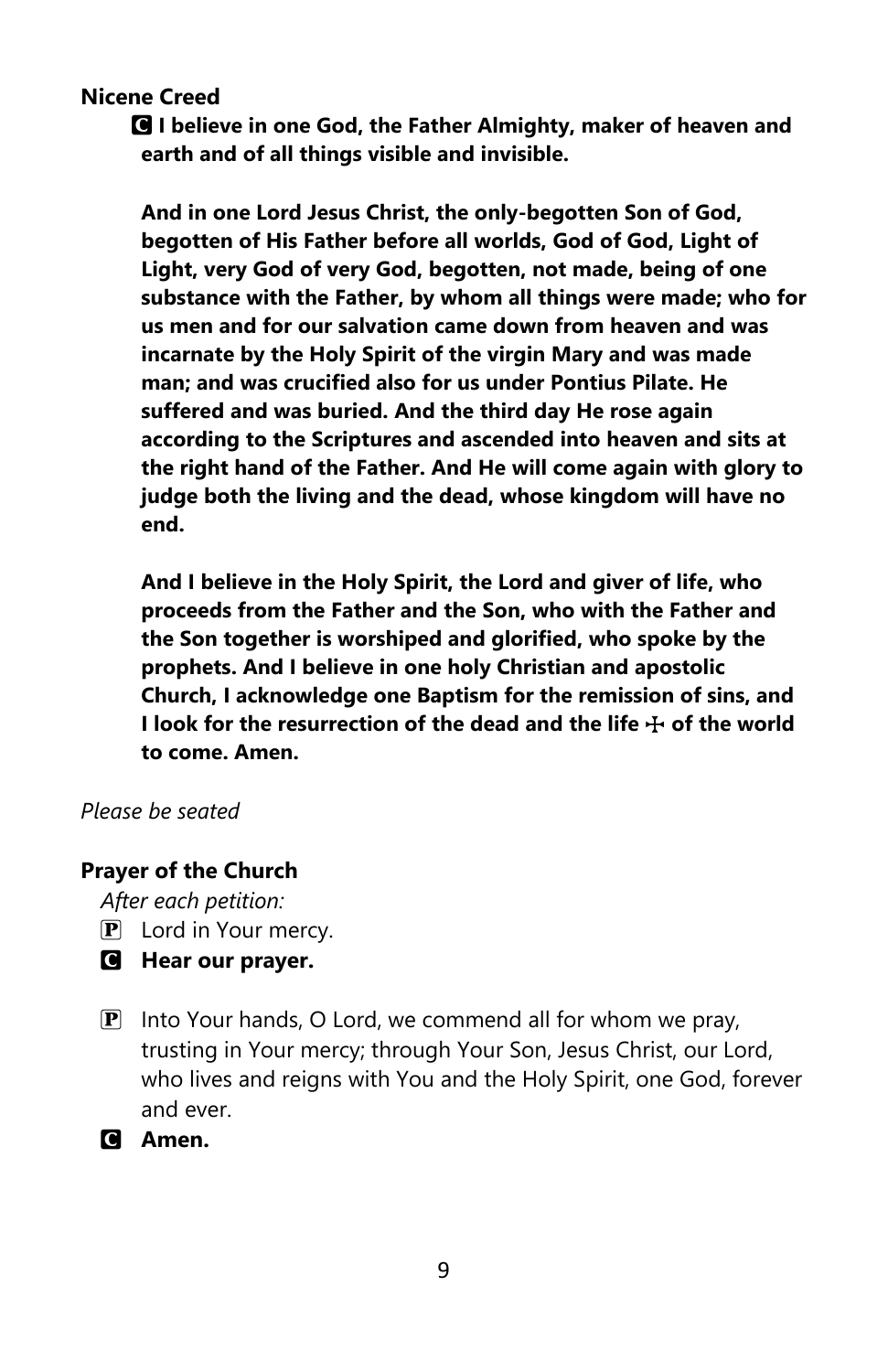# **Offering**

*During this time, please fill out and pass the blue Friendship Register. Please indicate if you plan to receive the sacrament of Holy Communion and whether you are a member or visitor. Alternatively, you may record your attendance with us on your smartphone or tablet via the QR code found on the back of the bulletin. If you do not currently have a church home, we invite you to join the family of believers here at Christ the Redeemer.*

| <b>Voluntary</b> | Jesus Christ is Risen Today | Thomas Keesecker |
|------------------|-----------------------------|------------------|
|                  |                             | (b. 1956)        |

*Please stand as you are able*

**Offertory** *The Strife Is O'er, the Battle Done LSB 464 The Refrain is sung prior to Stanza 1 and again after Stanza 5.* Refrain  $al - le - lu$  $Al - le - lu$ ia.  $al - le - lu$ ia! ia. ≂ ⊣. 1 The strife is o'er. the bat tle done: 2 The pow'rs of death have done their worst, 3 The three sad quick sped, days have ly 4 He broke the age bound chains  $\dot{\mathrm{of}}$ hell: 5 Lord, by the stripes which wound ed Thee, **Now** is the vic tor's tri umph won; But Christ their hath le gions dis - persed. He ris es glo rious from the dead. The bars from heav'n's high tals fell. por From death's dread sting Thy vants free ser The Refrain is repeated after st. 5. **Now** be the song of praise be -  $gun.$  $Al-le - lu$ ia! Let shouts of  $Al-le - lu$ ia! ho  $\sim$ ly joy out - burst. All  $g$ lo ry to our ris en Head!  $Al-le - lu$ ia!

 $\dot{\mathrm{of}}$ Let hymns praise **His** tri umph tell.  $Al-le - lu$ ia! That we may live and  $\sin g$ to Thee. Al-le-luia! Text and tune: Public domain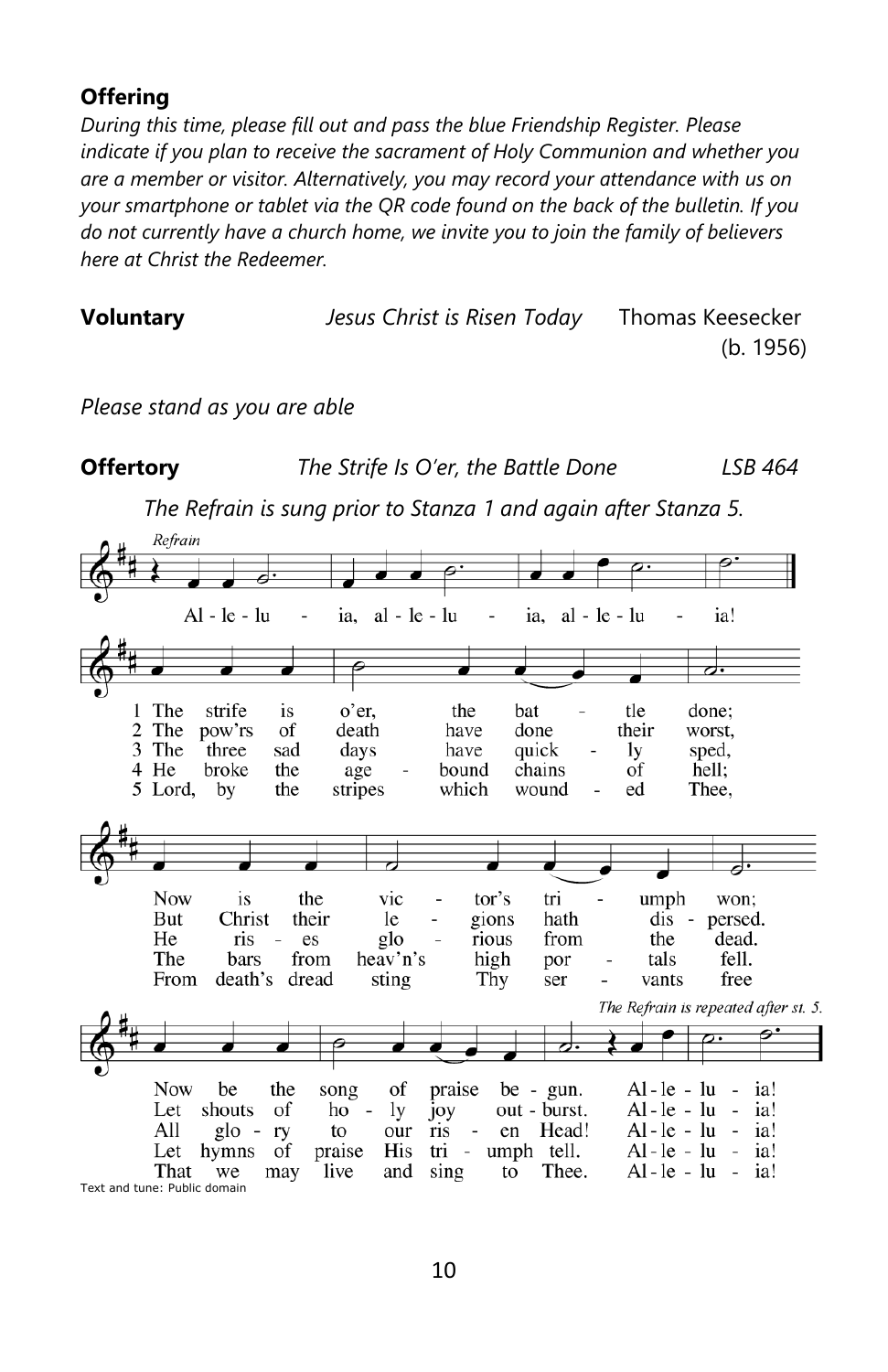# **Service of the Sacrament**

*The Lord's Supper is celebrated in the confession that we receive not just bread and wine but the true body and blood of our Lord Jesus Christ, which we eat and drink for the forgiveness of sins, life, and salvation. Our Lord invites to His table those who have faith in His words, repent of all sin, and set aside any refusal to love and forgive as He loves and forgives us.*

*Holy Communion also signifies a unity of faith and belief with those who gather at this altar. Baptized Christians who share the confession of the Lutheran church are welcome at the Lord's Table. If you are unsure what you believe or have questions, we invite you to speak with the Elder on duty or the Pastor before the service. Grape juice is available in the center circle of the individual cup trays.*

## **Preface**

 $\mathbf{P}$  The Lord be with you.

- C **And also with you.**
- $\bf{P}$  Lift up your hearts.

### C **We lift them to the Lord.**

 $\mathbf{P}$  Let us give thanks to the Lord our God.

C **It is right to give Him thanks and praise.**

 $\mathbf{P}$  It is truly good, right, and salutary that we should at all times and in all places give thanks to You, holy Lord, almighty Father, everlasting God. And most especially are we bound to praise You on this day for the glorious resurrection of Your Son, Jesus Christ, the very Paschal Lamb, who was sacrificed for us and bore the sins of the world. By His dying He has destroyed death, and by His rising again He has restored to us everlasting life. Therefore, with Mary Magdalene, Peter and John, and with all the witnesses of the resurrection, with angels and archangels, and with all the company of heaven we laud and magnify Your glorious name, evermore praising You and singing:

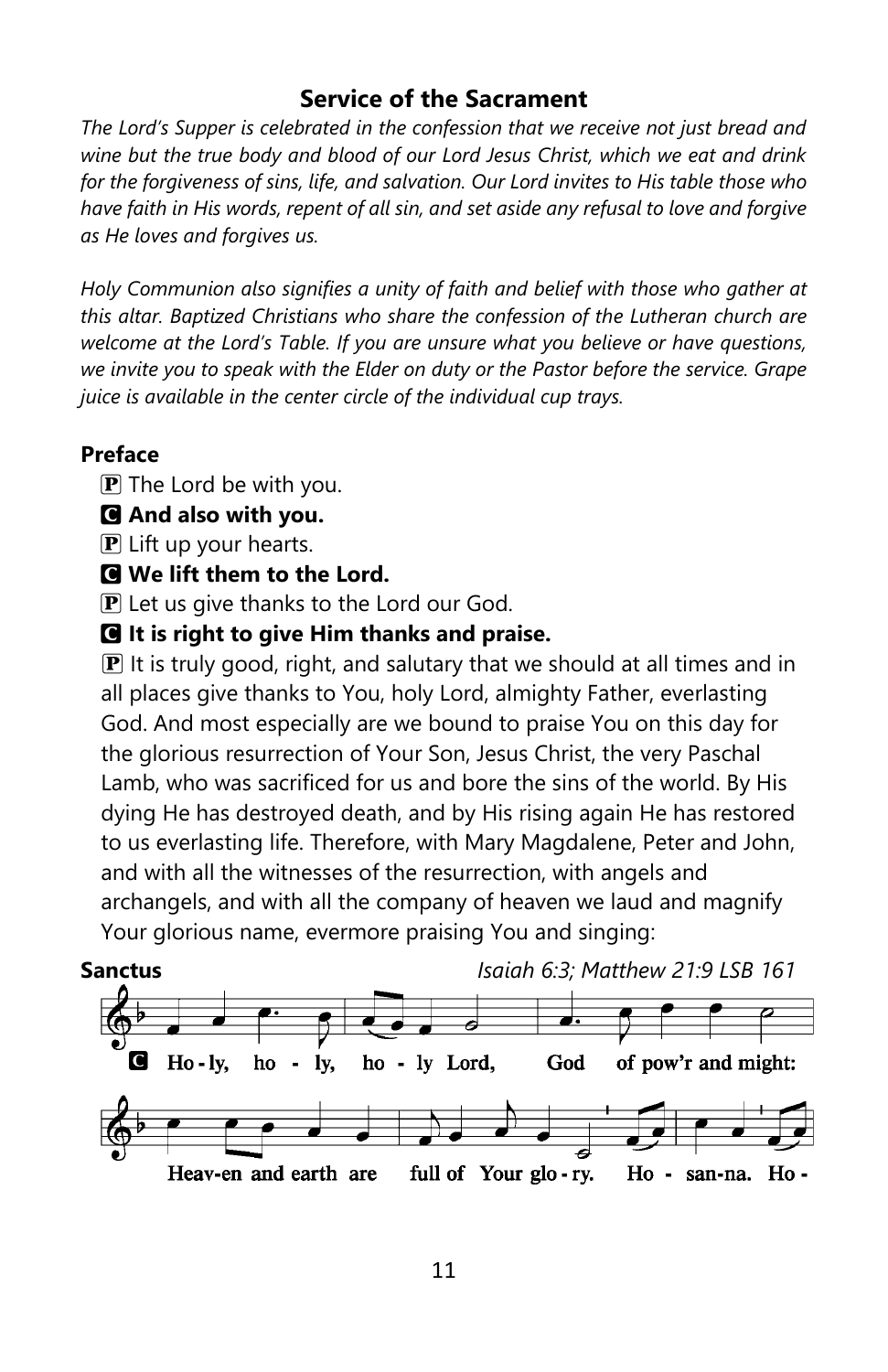

### **Prayer of Thanksgiving** *LSB 161*

P Blessed are You, Lord of heaven and earth, for You have had mercy on those whom You created and sent Your only-begotten Son into our flesh to bear our sin and be our Savior. With repentant joy we receive the salvation accomplished for us by the all-availing sacrifice of His body and His blood on the cross.

Gathered in the name and the remembrance of Jesus, we beg You, O Lord, to forgive, renew, and strengthen us with Your Word and Spirit. Grant us faithfully to eat His body and drink His blood as He bids us do in His own testament. Gather us together, we pray, from the ends of the earth to celebrate with all the faithful the marriage feast of the Lamb in His kingdom, which has no end. Graciously receive our prayers; deliver and preserve us. To You alone, O Father, be all glory, honor, and worship, with the Son and the Holy Spirit, one God, now and forever.

# C **Amen.**

**Lord's Prayer** *Matthew 6:9–13* 

 $\mathbf P$  Lord, remember us in Your kingdom and teach us to pray: C **Our Father who art in heaven, hallowed be Thy name, Thy kingdom come, Thy will be done on earth as it is in heaven; give us this day our daily bread; and forgive us our trespasses as we forgive those who trespass against us; and lead us not into temptation, but deliver us from evil. For Thine is the kingdom and the power and the glory forever and ever. Amen.**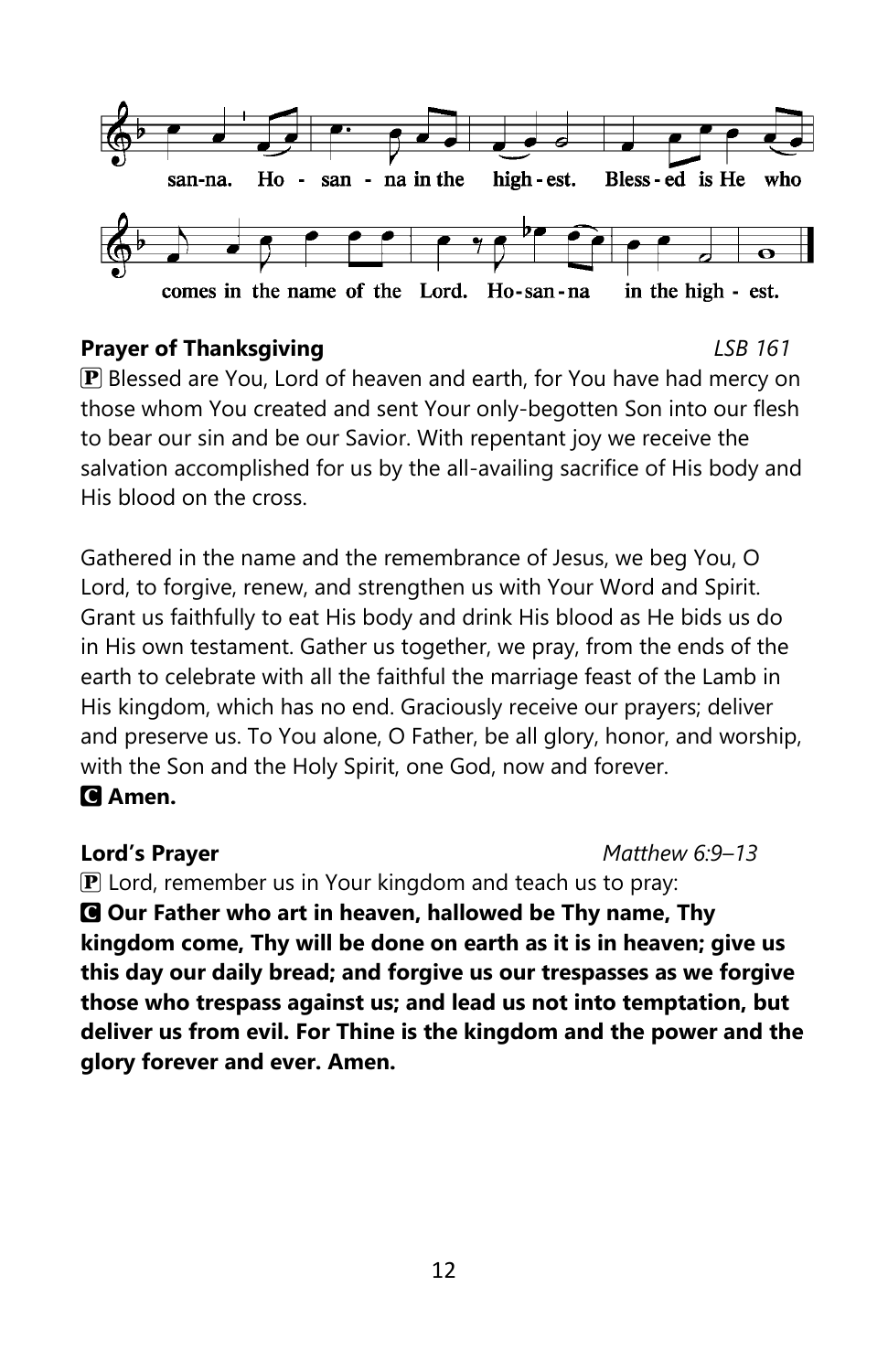# **The Words of Our Lord**

 $\mathbf{P}$  Our Lord Jesus Christ, on the night when He was betrayed, took bread, and when He had given thanks, He broke it and gave it to the disciples and said: "Take, eat; this is My body, which is given for you. This do in remembrance of Me."

In the same way also He took the cup after supper, and when He had given thanks, He gave it to them, saying: "Drink of it, all of you; this cup is the new testament in My blood, which is shed for you for the forgiveness of sins. This do, as often as you drink it, in remembrance of Me."

 $\mathbf{P}$  The peace of the Lord be with you always.





*Please be seated*

**Voluntary** *Christ lag in Todesbanden,* BWV 625 J.S. Bach (1685-1750)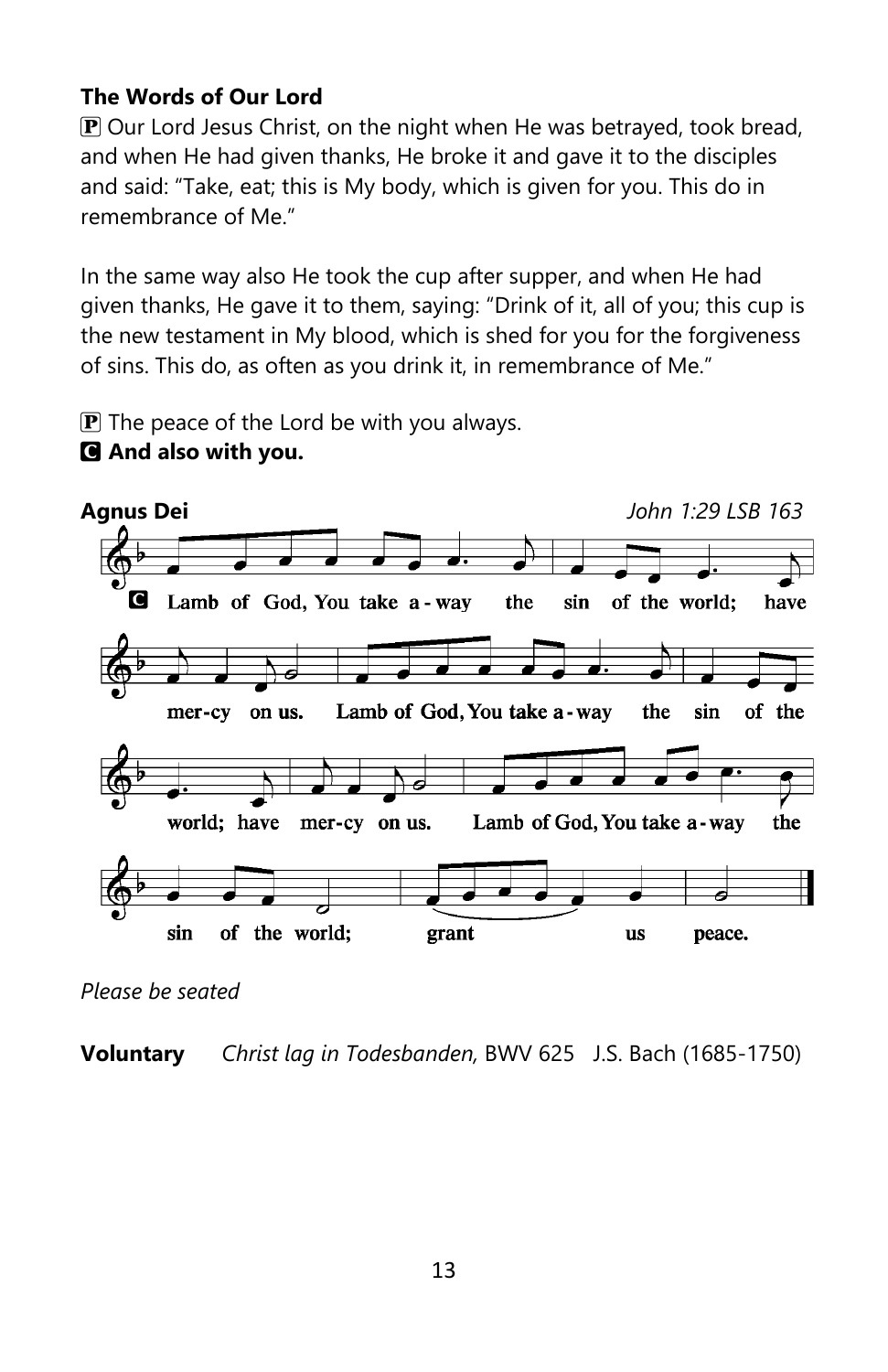#### **Distribution Hymns**



 *Good Christian Friends, Rejoice and Sing LSB 475*1 Good Chris-tian friends, re-joice and sing! **Now** is the tri - umph 2 The Lord of life is ris'n this day; Bring flow'rs of song to 3 Praise we in songs of  $\overline{\text{vic}}$  - to - ry That love, that life which ris - en Lord, 4 Your name we bless, O And  $sing$  to - day with बंग glad news we of King! To all the world bring: our the world strew His way; Let all re - joice and say: die, And sing with hearts  $up$  - lift - ed can - not high: one  $ac$ cord The life laid down, the life re stored: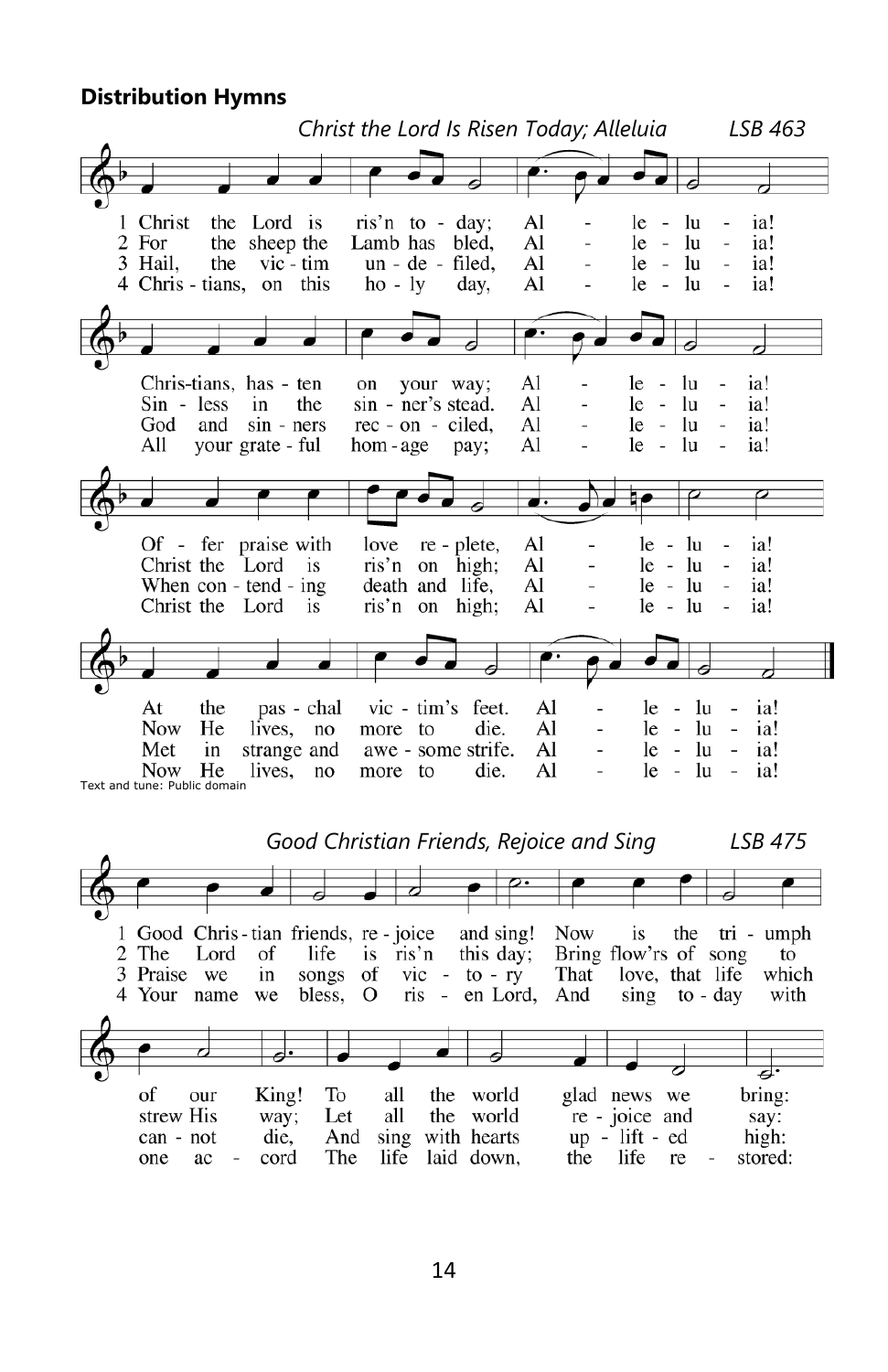

License no. 110004617 Tune: Public domain



- **5 Soar we now where Christ has led; foll'wing our exalted Head. Made like Him, like Him we rise; ours the cross, the grave, the skies.**
- **6 Hail the Lord of earth and heav'n! Praise to Thee by both be giv'n! Thee we greet triumphant now: Hail, the resurrection, Thou!** Text and tune: Public domain

*Please stand as you are able*

 $\mathbf P$  Now may this body and blood of our Lord Jesus Christ strengthen and preserve you in body and soul to life everlasting. Depart in peace. C **Amen.**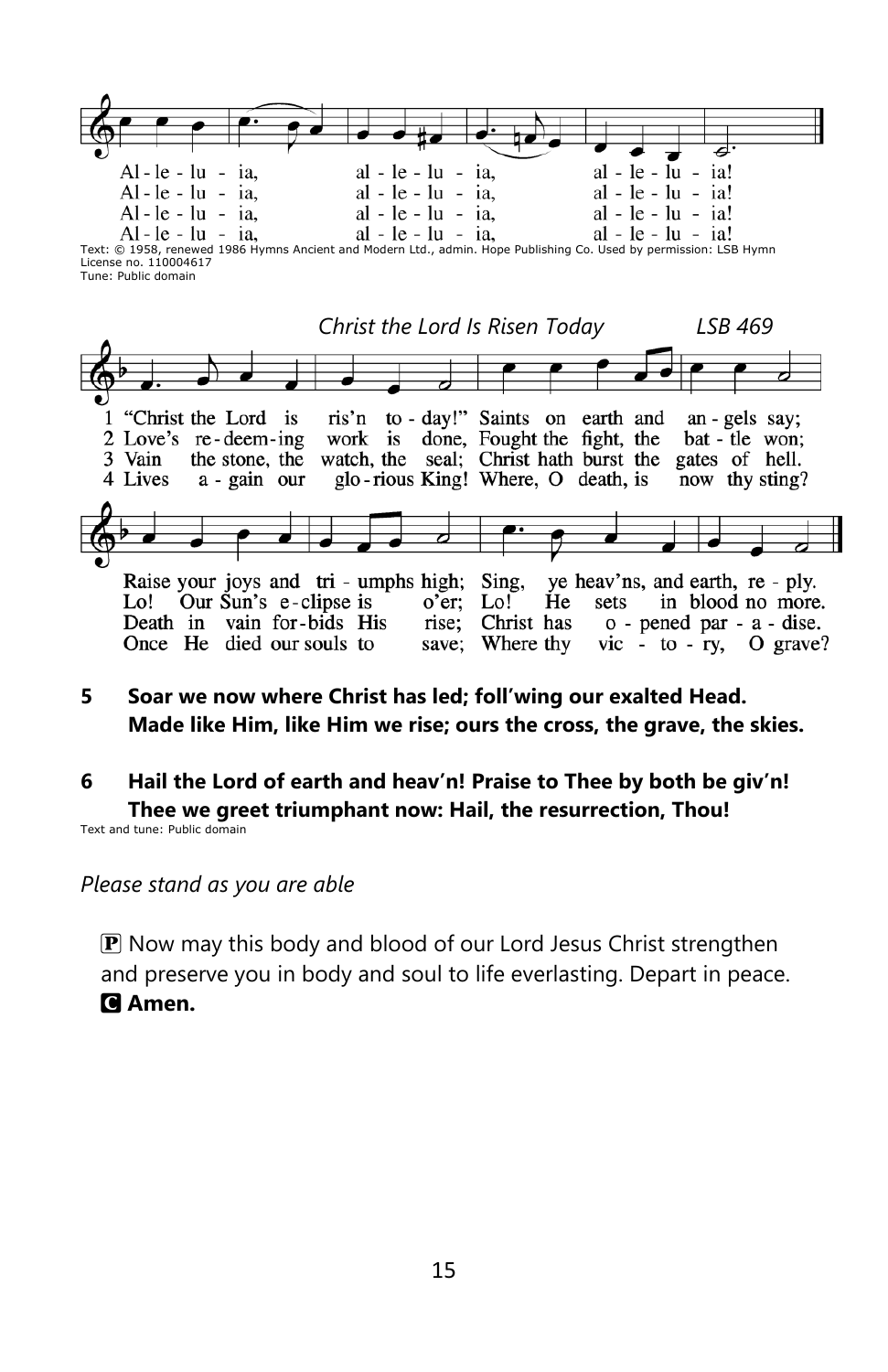

### **Post-Communion Collect**

 $\mathbf{P}$  Let us pray. O Lord, You have given us grace this day to hear with our ears the Good News of our Lord's resurrection and to receive with our lips His crucified and risen body and blood. Grant that by this Holy Communion we be sustained in faith, equipped to fulfill the good purpose of Your love in our daily lives, and be kept holy and blameless until He comes to bring us into the place of everlasting light and life; through Jesus Christ, Your Son, our Lord, who lives and reigns with You and the Holy Spirit, one God, now and forever.

### C **Amen.**

### **Easter Proclamation**

P Christ is risen!

# C **He is risen indeed! Alleluia!**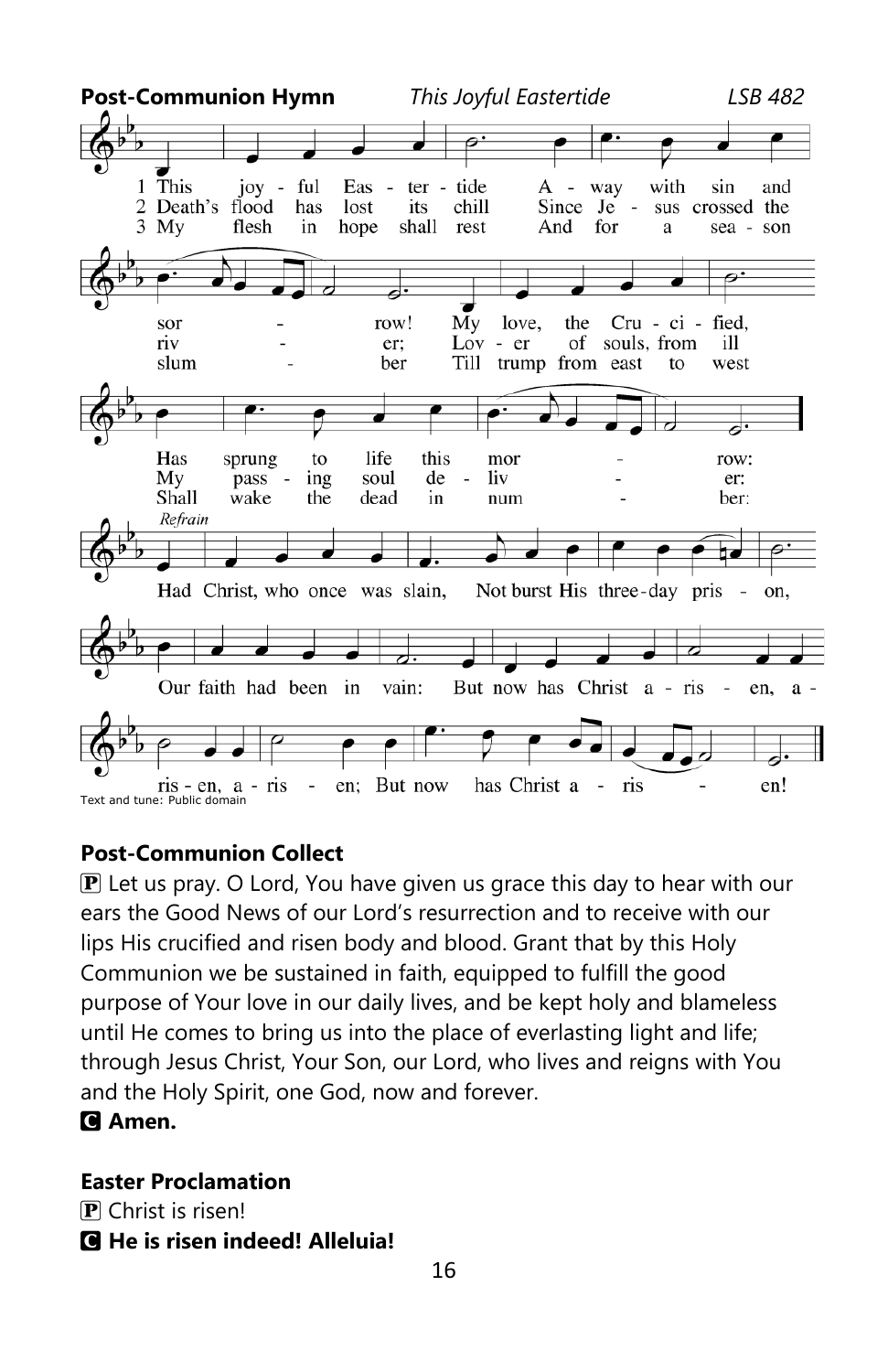### **Benediction**

 $\mathbf{P}$  The Lord bless you and keep you. The Lord make His face shine on you and be gracious to you. The Lord look upon you with favor and  $\pm$  give you peace.

C **Amen.**

**Closing Hymn** *I Know that My Redeemer Lives**LSB 461*

# **Stanzas 1-4: All**

*Stanza 5: Women Stanza 6: Men*

**Stanzas 7-8: All**



- **5 He lives to silence all my fears; He lives to wipe away my tears; He lives to calm my troubled heart; He lives all blessings to impart.**
- **6 He lives, my kind, wise, heav'nly friend; He lives and loves me to the end; He lives, and while He lives, I'll sing; He lives, my Prophet, Priest, and King.**
- **7 He lives and grants me daily breath; He lives, and I shall conquer death; He lives my mansion to prepare; He lives to bring me safely there.**

**8 He lives, all glory to His name! He lives, my Jesus, still the same; Oh, the sweet joy this sentence gives: I know that my Redeemer lives!** Text and tune: Public domain